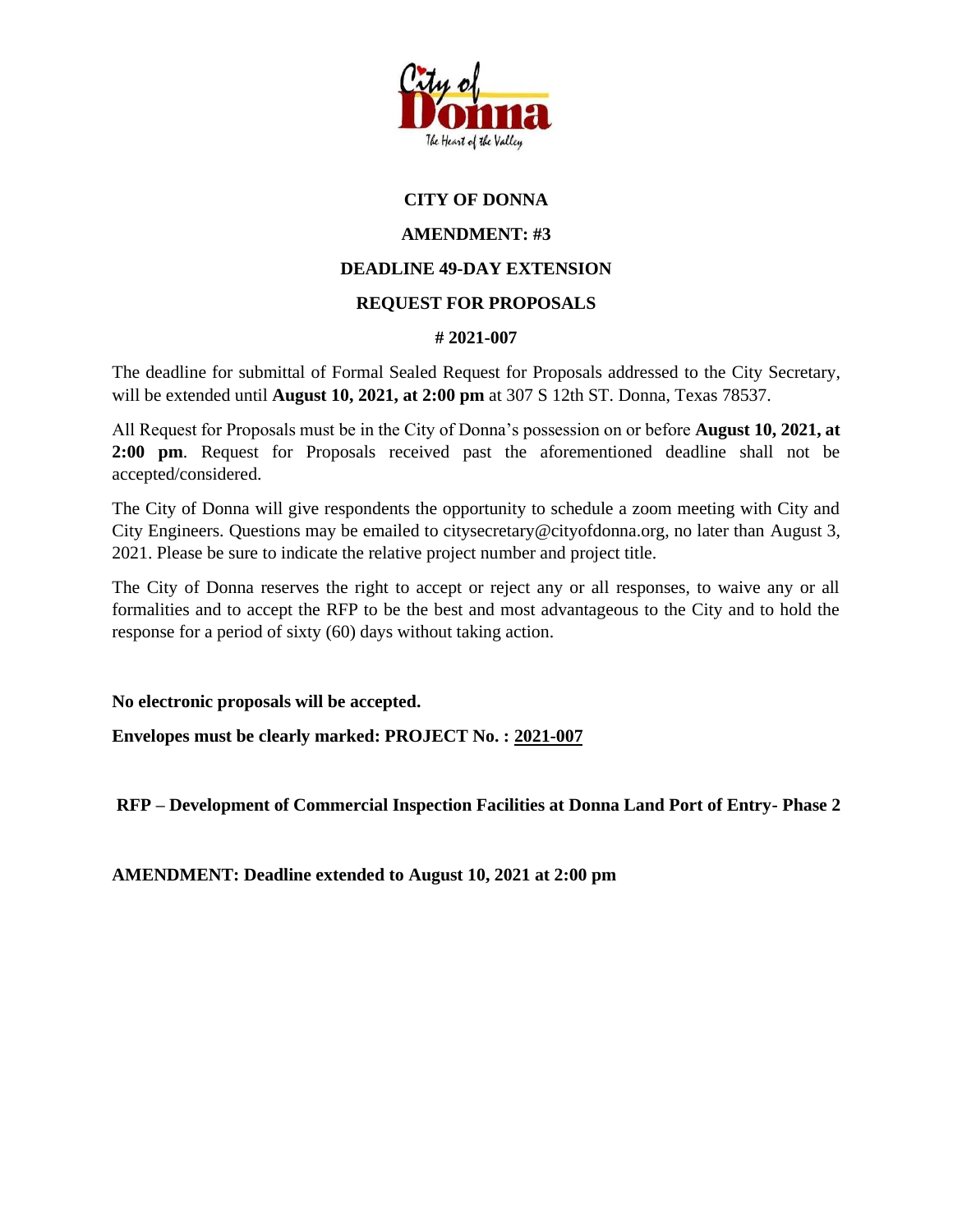

# **AMENDMENT: #2 DEADLINE 49 -DAY EXTENSION**

### **RFP #2021-007 REQUEST FOR PROPOSALS FOR DEVELOPMENT OF COMMERCIAL INSPECTION FACILITIES AT DONNA LAND PORT OF ENTRY – PHASE 2**

The City of Donna, in conjunction with the Donna Economic Development Corporation, issues this Request for Proposals (RFP) from developer teams capable of providing, construction, equipping, and financing of a new Commercial Inspection Facility, (the "Project") at the Donna/Rio Bravo LPOE in accordance with the executed DAA and the approved drawings and specifications.

The City is seeking to select a highly skilled and experienced Developer team comprised of seasoned, accomplished team members with relevant development and construction experience of complex public services buildings and other similar public projects, as well as demonstrated experience with all applicable procurement regulations and procedures of the GSA and Texas Government Code Section 2267.

The specific Construction Cost Limitation (CCL) of the Project is estimated to be about \$31,350,061.35 Million and will ultimately be agreed upon between the City and the selected Developer. Development time is of the essence, and all work is targeted to be substantially completed no later than 15 months from written Notice to Proceed from the GSA/CBP as set forth in the DAA. The City is receiving federal and state funds, as such all federal and state procurement and regulations must be fully met.

| AMENUMENT, $\pi$ J                     |                                   |
|----------------------------------------|-----------------------------------|
| <b>Schedule of Events</b>              | Date / Time                       |
| <b>RFP</b> Release                     | Friday April 30, 2021             |
| Public Notice Published in The Monitor | Friday April 30, 2021             |
|                                        | Friday May 7, 2021                |
| <b>RFP Questions Deadline</b>          | Tuesday, August 3, 2021           |
|                                        | 5:00PM CST at City Hall via email |
|                                        | to citysecretary@cityofdonna.org  |
| Sealed Proposals Due to the City       | Tuesday, August 10, 2021          |
|                                        | 2:00PM CST at City Hall           |
| Proposals Opened and Read Aloud        | Tuesday, August 10, 2021          |
|                                        | 2:10PM CST at City Hall           |

**Amendment: # 3**